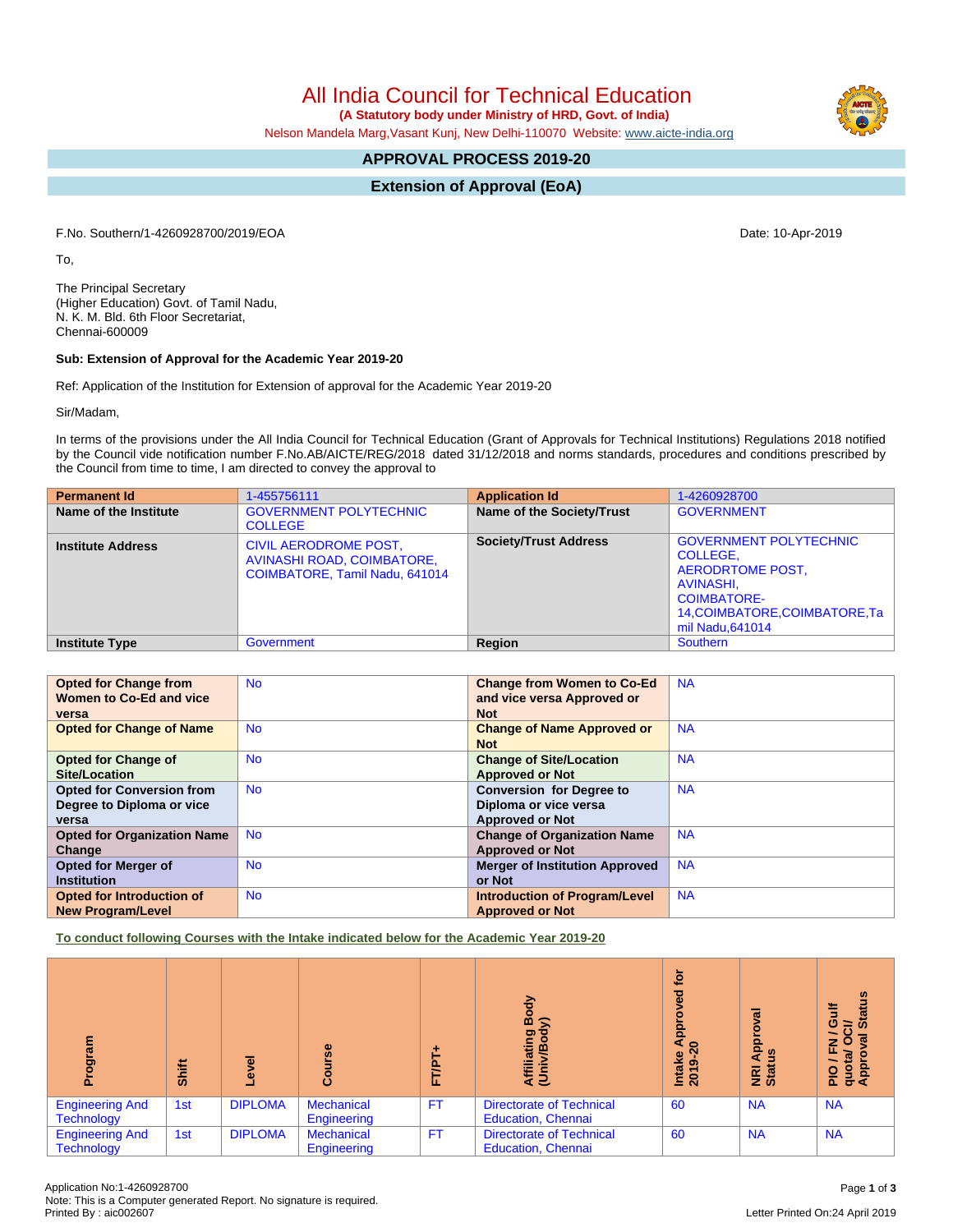| <b>Engineering And</b><br><b>Technology</b> | 1st             | <b>DIPLOMA</b> | <b>Electrical And</b><br><b>Electronics</b><br>Engineering | <b>FT</b> | <b>Directorate of Technical</b><br><b>Education, Chennai</b> | 60 | <b>NA</b> | <b>NA</b> |
|---------------------------------------------|-----------------|----------------|------------------------------------------------------------|-----------|--------------------------------------------------------------|----|-----------|-----------|
| <b>Engineering And</b><br><b>Technology</b> | 1st             | <b>DIPLOMA</b> | Electronics &<br>Communication<br>Engg                     | <b>FT</b> | <b>Directorate of Technical</b><br><b>Education, Chennai</b> | 60 | <b>NA</b> | <b>NA</b> |
| <b>Engineering And</b><br><b>Technology</b> | 1st             | <b>DIPLOMA</b> | <b>Production</b><br>Engineering                           | <b>FT</b> | <b>Directorate of Technical</b><br><b>Education, Chennai</b> | 60 | <b>NA</b> | <b>NA</b> |
| <b>Engineering And</b><br><b>Technology</b> | 1st             | <b>DIPLOMA</b> | Computer<br>Engineering                                    | <b>FT</b> | <b>Directorate of Technical</b><br><b>Education, Chennai</b> | 60 | <b>NA</b> | <b>NA</b> |
| <b>Engineering And</b><br><b>Technology</b> | 2 <sub>nd</sub> | <b>DIPLOMA</b> | <b>Civil Engineering</b>                                   | <b>FT</b> | <b>Directorate of Technical</b><br><b>Education, Chennai</b> | 60 | <b>NA</b> | <b>NA</b> |
| <b>Engineering And</b><br><b>Technology</b> | 2 <sub>nd</sub> | <b>DIPLOMA</b> | <b>Mechanical</b><br>Engineering                           | <b>FT</b> | <b>Directorate of Technical</b><br><b>Education, Chennai</b> | 60 | <b>NA</b> | <b>NA</b> |
| <b>Engineering And</b><br><b>Technology</b> | 2 <sub>nd</sub> | <b>DIPLOMA</b> | <b>Electrical And</b><br>Electronics<br>Engineering        | <b>FT</b> | <b>Directorate of Technical</b><br><b>Education, Chennai</b> | 60 | <b>NA</b> | <b>NA</b> |
| <b>Engineering And</b><br><b>Technology</b> | 2 <sub>nd</sub> | <b>DIPLOMA</b> | Electronics &<br>Communication<br>Engg                     | <b>FT</b> | <b>Directorate of Technical</b><br><b>Education, Chennai</b> | 60 | <b>NA</b> | <b>NA</b> |
| <b>Engineering And</b><br><b>Technology</b> | 1st             | <b>DIPLOMA</b> | <b>Civil Engineering</b>                                   | PT        | <b>Directorate of Technical</b><br><b>Education, Chennai</b> | 30 | <b>NA</b> | <b>NA</b> |
| <b>Engineering And</b><br><b>Technology</b> | 1st             | <b>DIPLOMA</b> | <b>Mechanical</b><br>Engineering                           | PT        | <b>Directorate of Technical</b><br><b>Education, Chennai</b> | 60 | <b>NA</b> | <b>NA</b> |
| <b>Engineering And</b><br><b>Technology</b> | 1st             | <b>DIPLOMA</b> | <b>Electrical And</b><br><b>Electronics</b><br>Engineering | <b>PT</b> | <b>Directorate of Technical</b><br><b>Education, Chennai</b> | 60 | <b>NA</b> | <b>NA</b> |
| <b>Engineering And</b><br><b>Technology</b> | 1st             | <b>DIPLOMA</b> | <b>Civil Engineering</b>                                   | <b>FT</b> | <b>Directorate of Technical</b><br><b>Education, Chennai</b> | 60 | <b>NA</b> | <b>NA</b> |

+FT –Full Time,PT-Part Time

In case of any differences in content in this Computer generated Extension of Approval Letter, the content/information as approved by the Executive Council / General Council as available on the record of AICTE shall be final and binding.

Strict compliance of Anti-Ragging Regulation: - Approval is subject to strict compliance of provisions made in AICTE Regulation notified vide F. No. 37- 3/Legal/AICTE/2009 dated July 1, 2009 for Prevention and Prohibition of Ragging in Technical Institutions. In case Institution fails to take adequate steps to Prevent Ragging or fails to act in accordance with AICTE Regulation or fails to punish perpetrators or incidents of Ragging, it will be liable to take any action as defined under clause 9(4) of the said Regulation.

#### **It is mandatory to comply all the essential requirements as given in APH 2019-20(appendix 6)**

NOTE: If the State Government / UT / DTE / DME has a reservation policy for admission in Technical Education Institutes and the same is applicable to Private & Self-financing Technical Institutions, then the State Government / UT/ DTE / DME shall ensure that 10 % of Reservation for EWS would be operational from the Academic year 2019-20 without affecting the percentage reservations of SC/ST/OBC/General . However, this would not be applicable in the case of Minority Institutions referred to the clause (1) of Article 30 of **Constitution of India.**

> **Prof. A.P Mittal Member Secretary, AICTE**

Copy to:

- **1. The Director Of Technical Education\*\*, Tamil Nadu**
- **2. The Registrar\*\*,** Directorate Of Technical Education, Chennai
- **3. The Principal / Director,**

Government Polytechnic College Civil Aerodrome Post, Avinashi Road, Coimbatore,Coimbatore,